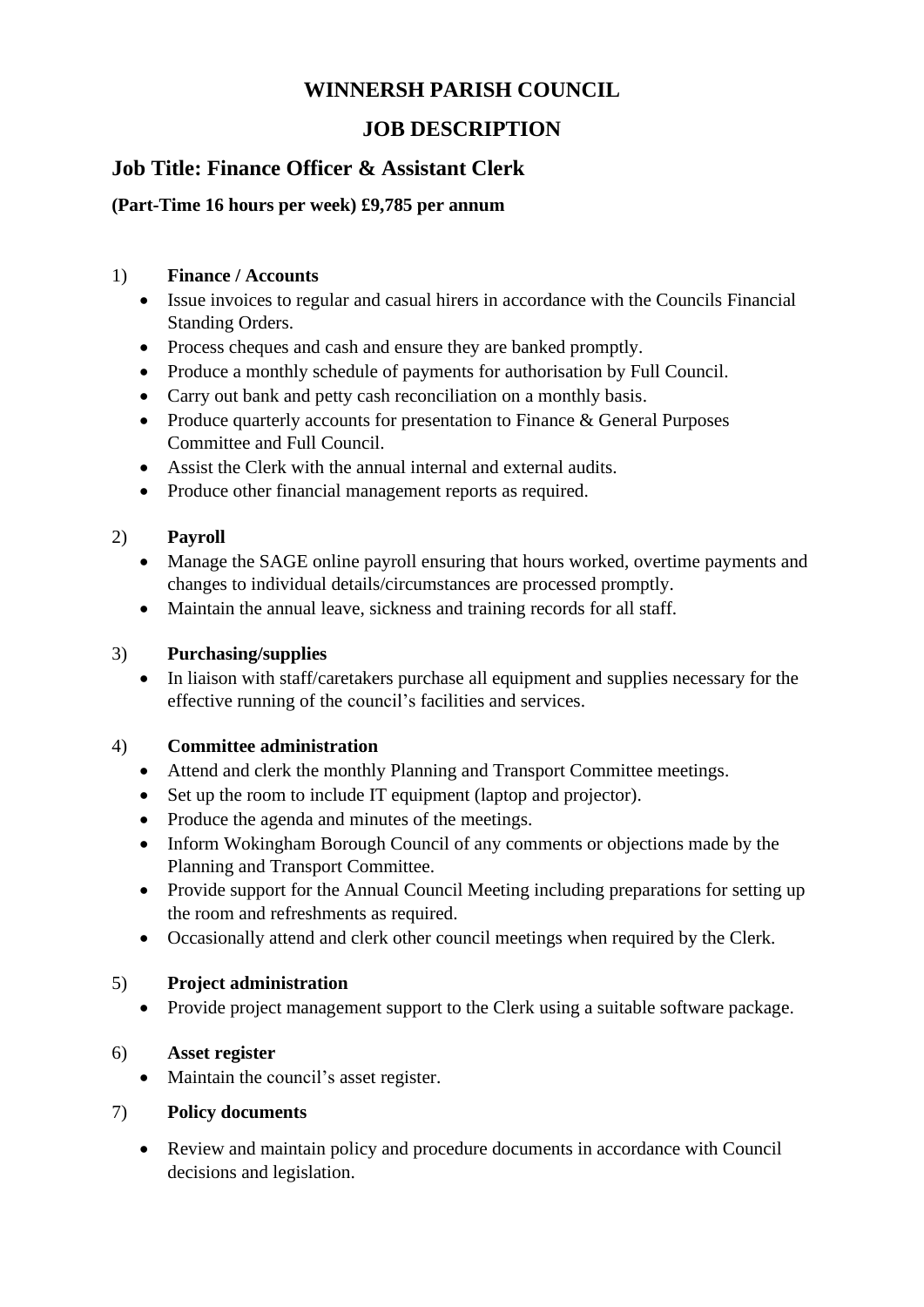## 8) **Deputise for the Parish Clerk and Community Engagement and Lettings Officer**

• Carry out tasks that may reasonably be required including attending council meetings.

## 9) **General Data Protection Regulations (GDPR)**

• To review and keep personal data secure and ensure that where it is necessary to hold personal data that it is used, shared and stored in accordance with the GDPR.

## 10) **Carry out any other duties commensurate with the role.**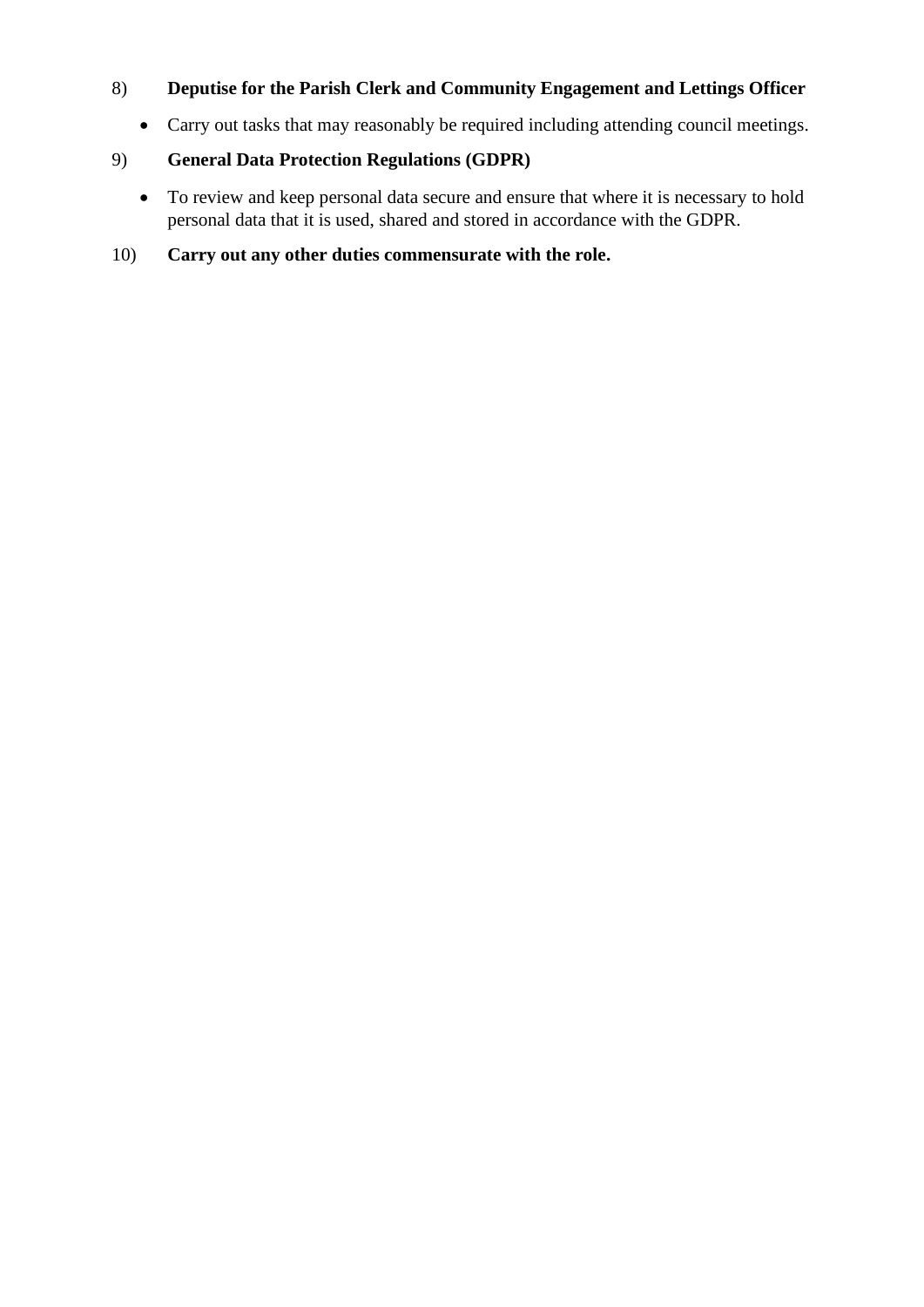# **WINNERSH PARISH COUNCIL**

## **PERSON SPECIFICATION**

# **Job Title: Finance Officer & Assistant Clerk**

| Key Requirements  |                                                                            | Desirable | Essential |
|-------------------|----------------------------------------------------------------------------|-----------|-----------|
| Qualifications    | Good general education<br>п                                                |           |           |
|                   | Certificate in Local Council                                               |           |           |
|                   | Administration (CILCA)                                                     |           |           |
|                   | Accounting qualification<br>п                                              |           |           |
| Experience and    | Previous experience in a similar role<br>п                                 |           |           |
| Knowledge         | Previous local government                                                  |           |           |
|                   | administration experience                                                  |           |           |
|                   | Experience of working in a public                                          |           |           |
|                   | facing role                                                                |           |           |
|                   | Accounts including bookkeeping,                                            |           |           |
|                   | cashbooks, sales and purchase ledger                                       |           |           |
|                   | Accounting software - experience of                                        |           |           |
|                   | using the Rialtas Suite of accounts                                        |           |           |
|                   | and bookings software                                                      |           |           |
|                   | Planning procedures                                                        |           |           |
|                   | Health & Safety<br>п                                                       |           |           |
| <b>Key Skills</b> | Able to work in a small team or<br>п                                       |           |           |
|                   | alone                                                                      |           |           |
|                   | Able to work on own initiative and                                         |           |           |
|                   | complete tasks without supervision                                         |           |           |
|                   | Confidence in dealing with<br>п                                            |           |           |
|                   | unexpected and difficult situations                                        |           |           |
|                   | and people                                                                 |           |           |
|                   | To assess situations and offer                                             |           |           |
|                   | solutions                                                                  |           |           |
|                   | Be computer literate and confident<br>user of Word, Excel, Outlook and the |           |           |
|                   | Internet                                                                   |           |           |
|                   | Have website and social media                                              |           |           |
|                   | (including Facebook / Twitter) skills                                      |           |           |
|                   | Excellent time management                                                  |           |           |
|                   | Methodical working approach with<br>п                                      |           |           |
|                   | high levels of accuracy and attention                                      |           |           |
|                   | to detail                                                                  |           |           |
|                   | High level of administrative skills                                        |           |           |
|                   | Good standard of written                                                   |           |           |
|                   | communication                                                              |           |           |
|                   |                                                                            |           |           |